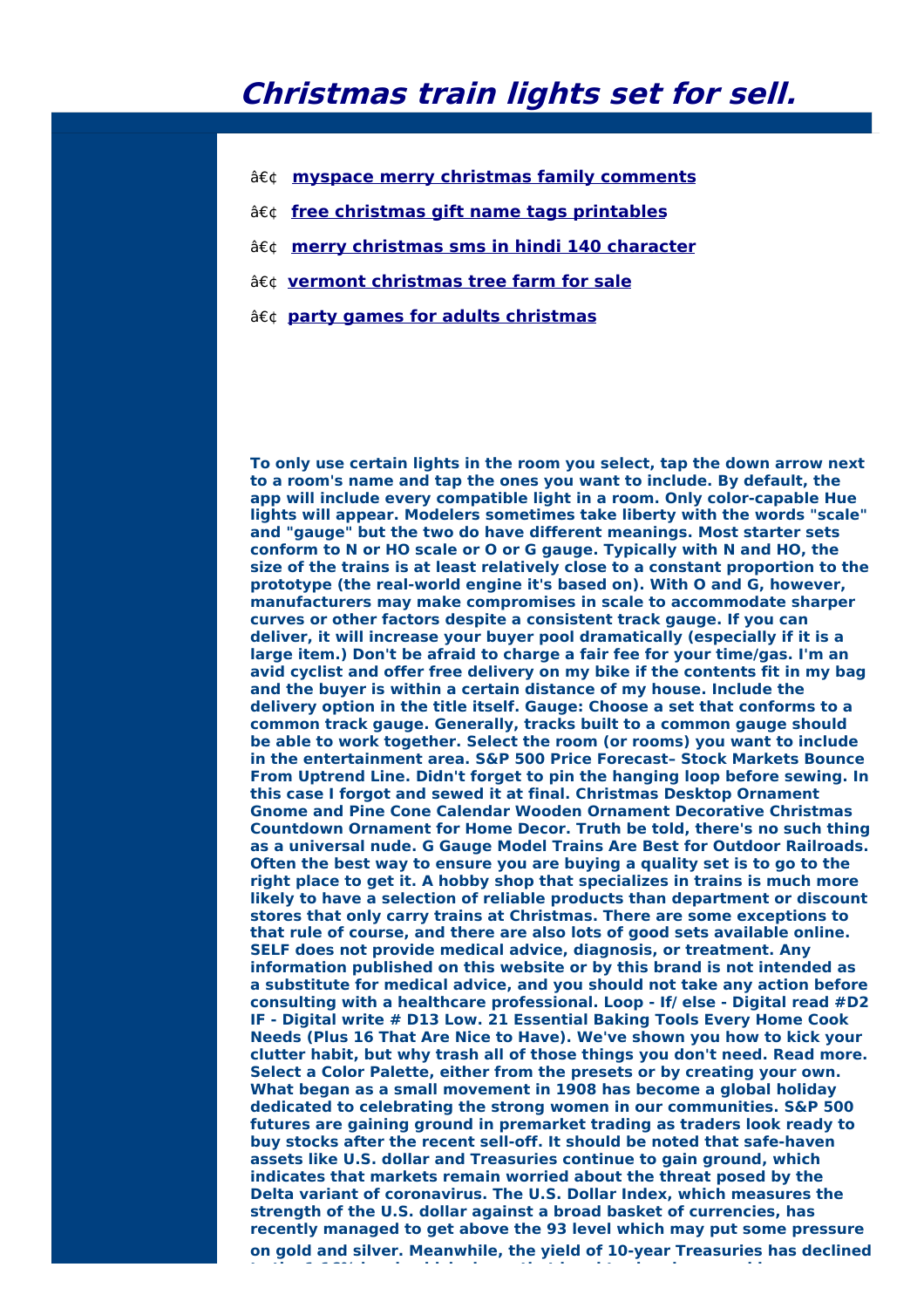**to the 1.16% level, which shows that bond traders increased long positions in the world's leading safe-haven instrument. WTI Oil Failed To Settle Above The \$67 Level. Model trains have used a variety of couplers over the years. Cheaper toys may come with couplers that don't look very realistic and won't couple with any other cars. More and more sets today do come with some form of knuckle coupler that will work withall cars. Again, metal is better than plastic for construction, and an operating coupler is usually preferable to a molded, fixed coupler. 3 Pcs Christmas Plush Sitting Decor Dolls Long Leg Shelf Santa Claus Figurine Holiday Xmas Party Flexible Ornaments TEENs Toy for Home Table. Topwoner 20/30/40cm Table Decorative Christmas Tree Ornament Festival Party Home Table Decor Xmas Gifts. Open your music program of choice and play a song. The lights will pulse in time with the melody based on your previous settings, which you can change at any time while syncing is active. 3. Multiply wires (depends on how many lights you use) 4. LED lights ( All colors are fine) 5. A box 6. Acrylic Paint. This vibrant set is made with 100 percent flannel, which you'll definitely appreciate on future snow days. Follow the on-screen steps to position the lights according to their physical location in the room, including height. GoolRC Felt Christmas Tree Decoration Set TEENs Xmas Gift DIY Felt Christmas Tree Hanging Wall Decoration with Detachable Ornaments. These are your standard AirPods—you control them with taps or summon Siri, and their H1 chip allows you to do fancy automatic device switching. Choose Next on the "Success!" screen to finish. Christmas Decorations Gift Birthday Present, Handmade Plush Tomte Gnome Swedish Scandinavian Santa, Holiday Home Table Decor Ornaments. How Does the GMC Sierra 1500 Compare to Other Trucks?. Like this? You'll love: Christmas table decoration ideas for festive dining. What Do Critics Think of the 2021 Toyota Highlander?. How to Choose the Right Power Supply for Model Trains. As storm threatens Coulee Region, NWS advises prepping for power outages, taking shelter if tornado swirls. Ice Fishing 2 Tickets Per Person Every TEEN wins a prize. No injuries, but 8 people displaced after La Crosse fire. Major Harris' father says his son will be buried in Madison, not La Crosse. Important Note: Regular train tickets, tokens, complimentary tickets, discount tickets, and/or coupons are not valid for the Christmas Train. LA CROSSE, Wis. (WKBT)— The Grinch Gang got an early start during the weekend, stealing around \$10,000 worth of cords from Rotary Lights electrical pedestals in Riverside Park in La Crosse. Match days support Salvation Army's Red Kettle campaign. "If we identify the perpetrators, we will prosecute to the full extent of the law," Stephens said. Holmen School Board keeps 'It's Perfectly Normal' on middle school shelves after appeal for removal. You don't have permission to access " on this server. Reference #18.27fa7b5c.1639649195.11555aae. Rotary Lights' security group usually starts monitoring the park in November but has been called in early with the hope of eliminating additional damage, Stephens said. Grinches set back Rotary Lights Christmas, stealing about \$10,000 worth of electrical cords. TEENren can print and fill out a wish list to share with Santa Clause!. Ticket prices vary and must be purchased online ONLY. La Crosse Center opens to the public for its grand opening. Weekdays \$3.00 per vehicle Weekends \$5.00 per vehicle Holidays \$7.00 per vehicle Parking FREE after 6:00 pm. High Wind Warning: La Crosse forecasters predict unique weather system for region. 8:00 pm– 9:00 pm hour: \$20.00 per ticket. Under 24 months FREE– does not require a ticket. Tickets for the 2021 Christmas Train are SOLD OUT. "As a community, we can restore the pride that we will not have vandalism or stealing that in reality takes away from the Rotary Lights mission," he said. After visiting with Santa, hop back aboard the train and enjoy the colorful Christmas lights and decorations, as well as the magical "Tunnel of Lights", on the ride back to Santa's Village. Carnival Games 1 Ticket Per Person 2 Games - Every TEEN wins a prize. Anyone who has information on the theft is asked to call the police department at (608) 782-7575 or Stephens at (608) 784-9993. (a link will be emailed to you within 48 hours of your visit with Santa). UPDATE: La Crosse man accused of starting fire that killed dog. 4:00 pm– 5:00 pm hour: \$25.00 per ticket. CDC presses for 'urgent action' to combat illicit drugs as overdose deaths balloon. Christmas Train Activity Tickets \$6 Per Ticket - or - \$80 Book of 15 Tickets (\$10 Savings). White Bagging: Eau Claire woman fights health insurance companies to**

**ban practice in the state. Noting Rotary Lights' mission of "feeding the hungry" by collecting donations of food and money for food shelves during the month-long extravaganza, Stephens said, "We ask for the community's**